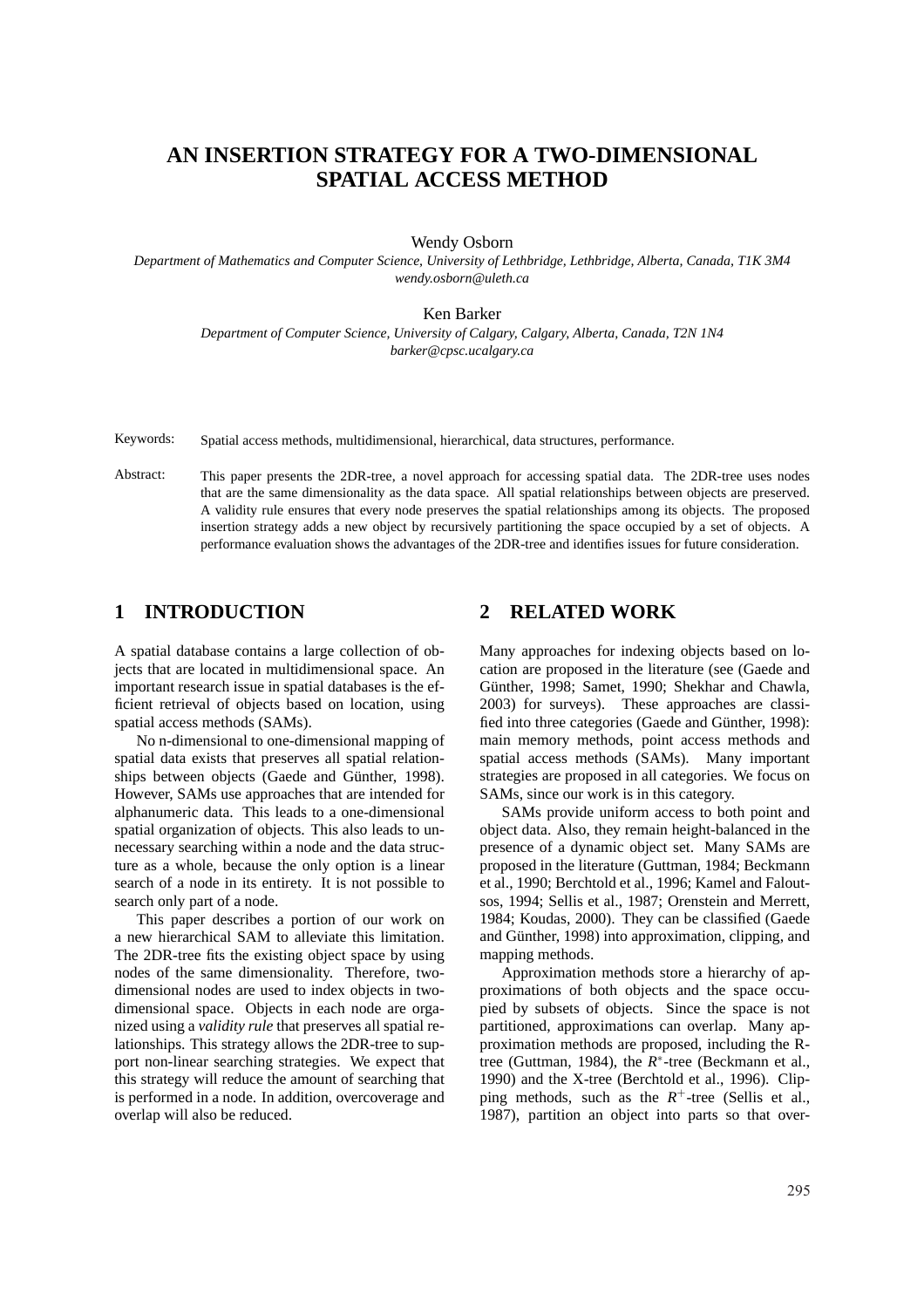lap is avoided. Mapping methods map objects in ndimensional space into a one-dimensional order. The objects are then stored and retrieved using an access method such as a  $B^+$ -tree (Comer, 1979). Approaches that use mapping include Z-ordering (Orenstein and Merrett, 1984), the Hilbert R-tree (Kamel and Faloutsos, 1994), and the Filter tree (Koudas, 2000).

No n-dimensional to one-dimensional mapping of spatial data exists that preserves all spatial relationships between objects (Gaede and Günther, 1998). A limitation to hierarchical SAMs is their one-dimensional structure. This forces objects in ndimensional space into a one-dimensional ordering, which results in the loss of spatial relationships. This leads to inefficient searching, both within a node and the structure as a whole, because the only option is a linear search of a node in its entirety. Mapping methods do provide a one-dimensional ordering of objects, but they cannot maintain all spatial relationships.

# **3 THE 2DR-TREE**

The 2DR-tree is an approximation SAM that uses nodes that are two-dimensional in structure to organize approximations for objects and the space occupied by objects. In every node, an approximation is stored in an appropriate location with respect to all other approximations in the node. Using two-dimensional nodes allows approximations to be placed so that spatial relationships are preserved. We present the 2DR-tree and define key concepts below.

#### **3.1 Preliminaries**

The 2DR-tree uses a minimum bounding rectangle (MBR) for approximating an object and the space occupied by a subset of objects. An MBR is the minimum extent along both the *x*-axis and the *y*-axis that encompasses an object in a leaf node, and a subset of MBRs in a non-leaf node. The centroid of an MBR are the co-ordinates  $(i, j)$  of its centre.

The supported spatial relationships are north, east, south, west, northeast, northwest, southeast, and southwest. A spatial relationship is determined by comparing the centroids between two MBRs. This leads to a smaller set than that in (Papadias et al., 1996), but we feel this simpler technique covers all required cases.

The coverage of an MBR is the total area covered by the rectangle. The coverage of a tree is the total coverage of all MBRs in the tree. The overcoverage of an MBR is the area of the whitespace within a rectangle. The overcoverage of a tree is the total overcov-



Figure 1: Order 4\*4 2DR-tree.

erage of all MBRs in the tree. The overlap of a tree is the total overlap between all pairs of MBRs.

For each node *N*, *X* is the number of indexed locations along the *x*-axis, and *Y* is the number of indexed locations along the *y*-axis. The order of *N* is  $O = X * Y$ . All nodes in a 2DR-tree have the same order. Therefore, the order of a 2DR-tree is the order of its nodes. Each location (*i*, *j*) in node *N* stores:

$$
(MBR_{(i,j)},ptr_{(i,j)})
$$

where  $MBR(i,j)$  is an MBR and  $ptr(i,j)$  is a pointer. In a leaf node,  $\widehat{M}BR(i,j)$  encloses an object and  $ptr(i,j)$ references the object on secondary storage. In a nonleaf node,  $MBR(i, j)$  encloses all MBRs in the subtree referenced by  $ptr_{(i,j)}$ .

A node space is the area of space occupied by a set of objects. This is equal to the MBR that encloses the objects. A node region  $(lx, hx, ly, hy)$  is a twodimensional subset of  $(x, y)$  index locations in a node. The index values *lx* and *hx* are the lower and upper bounds of the node region along the x-axis. The index values *ly* and *hy* are the lower and upper bounds of the node region along the y-axis.

#### **3.2 Node Validity**

To employ different searching strategies, the spatial relationships between MBRs in each node must be preserved. For each location  $N_{(i,j)}$ ,  $i = 0$ ...(*X* −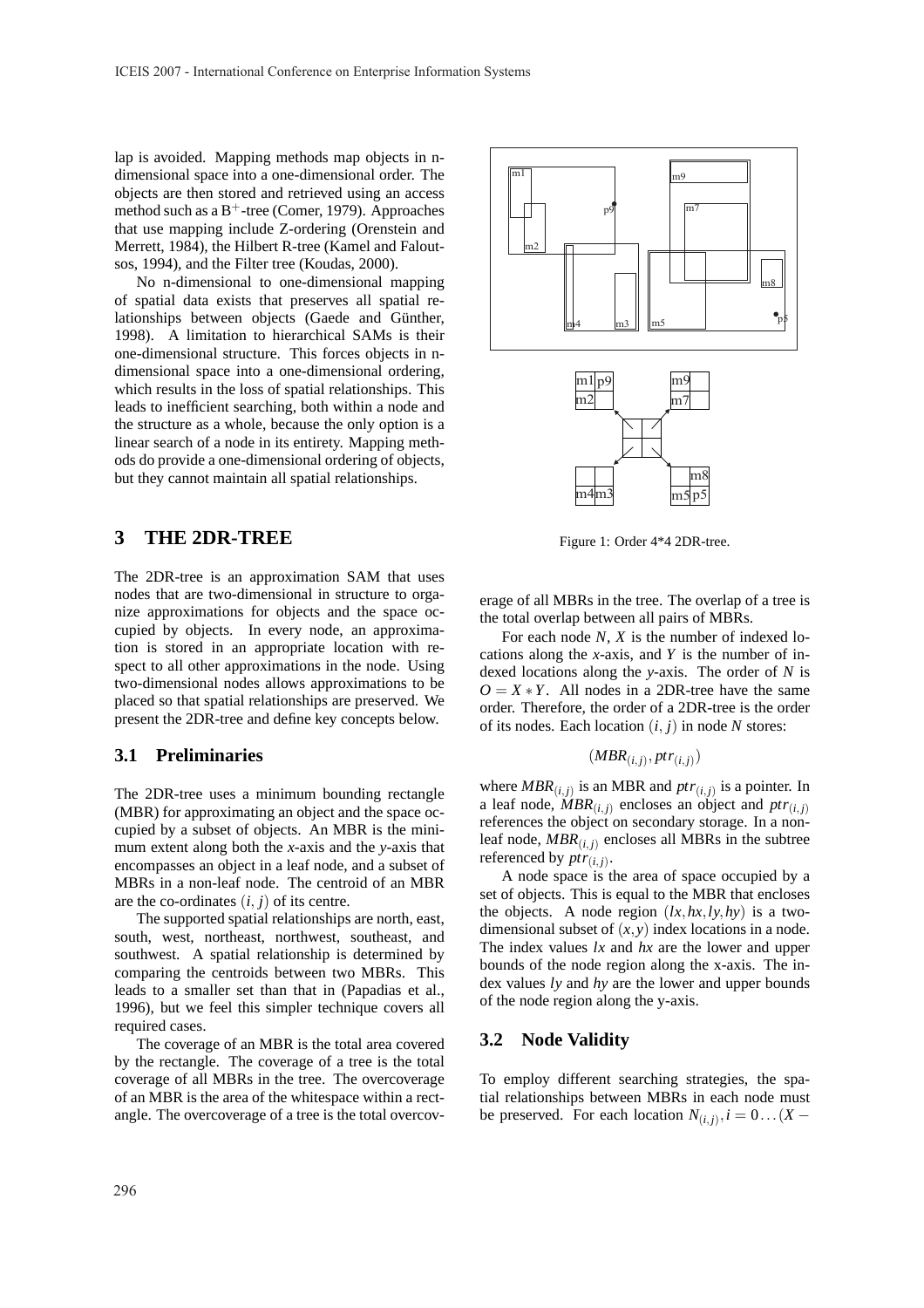1),  $j = 0 \dots (Y-1)$  in node *N*, if  $N_{(i,j)}$  contains  $MBR_{(i,j)},$ 

- Location  $N_{(k,l)}$ ,  $k = (i+1)...(X-1), l = 0...$  *j* contains  $MBR(k,l)$  whose centroid is southeast of the centroid for  $MBR_{(i,j)}$ ,
- Location  $N_{(k,l)}, k = (i+1)...(X-1), l = (j+1)$ 1)... $(Y-1)$  contains  $MBR(k,l)$  whose centroid is northeast of the centroid for  $MBR_{(i,j)}$ , and
- Location  $N_{(k,l)}, k = 0...i, l = (j + 1)...(Y 1)$ contains  $MBR(k|l)$  whose centroid is northwest of the centroid for  $MBR_{(i,j)}$ .

Figure 1 shows an order 2\*2 2DR-tree that preserves all spatial relationships for the given data set (from (Gaede and Günther, 1998)). Beginning with the leaf node descending from root location  $(0,0)$ , the centroid for m3 is located southeast of the centroid so m3 is located east of m4 in the node (m4,m3). In node (m5,p5,m8), p5 is located southeast of the centroid for m5, and the centroid for m8 is located northeast of the centroid for m5 and northwest of p5. Therefore, p5 is stored east of m5 while m8 is stored northeast of m5 and north of p5. Spatial relationships are also maintained in nodes (m7,m9), (m2,m1,p9), and the root node.

### **4 2DR-TREE INSERTION**

The 2DR-tree insertion strategy has five stages: 1) search for an appropriate leaf node, 2) search for the appropriate location within the leaf node, 3) place the new object with respect to any objects remaining in the node so that spatial relationships are maintained, 4) attempt to put back the objects that were removed so that spatial relationships are maintained – if not possible, then a split is performed, and 5) perform an update of the insertion path. The first four stages are detailed here.

#### **4.1 Leaf Node Search**

An appropriate leaf node is found for new object *MBR<sup>n</sup>* by applying a greedy search to each node on the insertion path. Each chosen node contains an MBR that requires either a minimal or the least area increase necessary to include the new object. The greedy search finds this MBR along a path of decreasing area increases. The most optimal MBR may not be found, but the number involved in the search is reduced. This is because the approximations in the node are now organized, and other search strategies can now be applied.

Beginning at location  $(0,0)$ , each approximation in location  $(i, j)$  on the search path is compared with  $(i, j + 1), (i + 1, j + 1)$  and  $(i + 1, j)$ . If the MBR at  $(i, j)$  has the smallest area increase, the search terminates in the node and continues in the corresponding subtree. Otherwise, the search continues in the direction that contains an MBR with the smallest area increase. This is repeated at each level of the tree, until a leaf node is reached.

### **4.2 Object Location Search**

After a leaf node is found, a location for *MBR<sup>n</sup>* is found within the node by performing a recursive partition of the node space *NS* that corresponds to the leaf node. For each recursive stage, two steps take place. First, the node space is partitioned into two equal subspaces through the dimension with the longest extent. Second, a node region that corresponds to each subspace is identified. The subspace (and corresponding node region) that contains *MBR<sup>n</sup>* is selected for further partitioning, while the node region corresponding to the other subspace is removed from the node and will be put back after *MBR<sup>n</sup>* is inserted.

Figure 2 shows partitioning for the north and south cases, and how the new object relates to the partition. In Figure 2a, the new object *N* is located north of the partition. In Figure 2b, *N* is located south of the partition. In these cases, the north or south subspace respectively is chosen for further partitioning.

Recursive partitioning continues until either one MBR remains in the node (*MBRr*), or multiple objects exist and *MBR<sup>n</sup>* has some specific spatial relationship with those objects.

### **4.3 New Object Placement**

After removing subsets of objects, *MBR<sup>n</sup>* is inserted with respect to the remaining object(s) to ensure that all spatial relationships are maintained. We present the cases for insertion relative to one MBR, followed by insertion relative to multiple MBRs.

The cases for insertion  $MBR<sub>n</sub>$  relative to one remaining approximation, *MBR<sup>r</sup>* are listed below. *MBR<sub>r</sub>* is located at  $(i, j)$ .

**North Insert.** *MBR<sup>n</sup>* is located northwest of *MBR<sup>r</sup>* and the slope of a line between their centroids is less than  $-1$ . *MBR<sub>n</sub>* is inserted in location  $(i, j + 1)$ . This is depicted in Figure 3a.

**North Swap Insert.** *MBR<sup>n</sup>* is located southeast of  $MBR<sub>r</sub>$  and the slope of a line between their centroids is less than  $-1$ . *MBR<sub>n</sub>* is swapped with *MBR<sub>r</sub>* and *MBR<sub>r</sub>* is inserted in location  $(i, j + 1)$ . This is depicted in Figure 3b.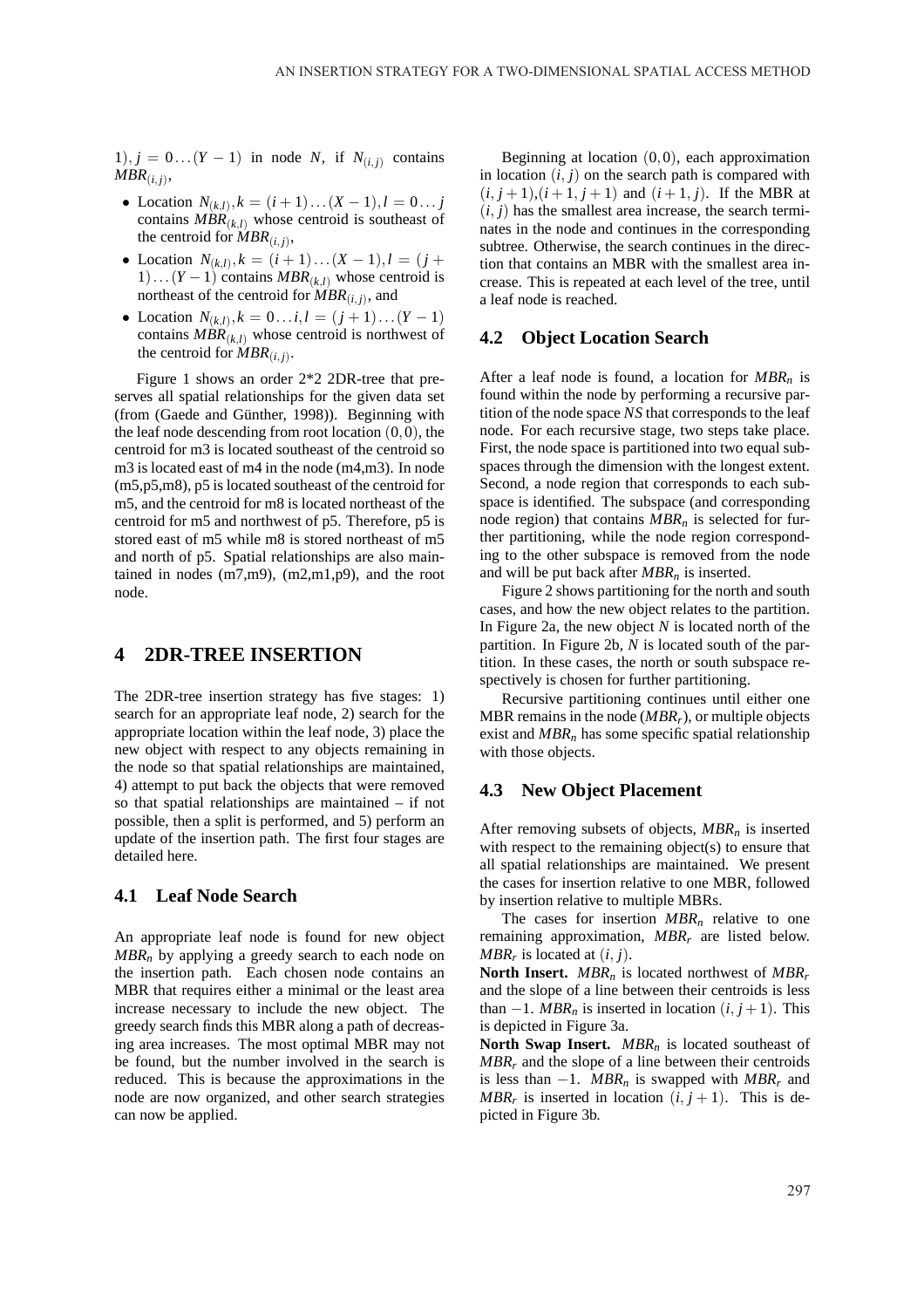

Figure 2: Partitioning Cases for North and South.



Figure 3: Single Object Cases for North Inserts.



Figure 4: Multiple Object Cases for North and East.

**East Insert.** *MBR<sup>n</sup>* is located southeast of *MBR<sup>r</sup>* and the slope of a line between their centroids is greater than  $-1$ *. MBR<sub>n</sub>* is inserted in  $(i+1, j)$ .

**East Swap Insert.** *MBR<sup>n</sup>* is located northwest of  $MBR<sub>r</sub>$  and the slope of a line between their centroids is greater than  $-1$ . *MBR<sub>n</sub>* is swapped with *MBR<sub>r</sub>* and *MBR<sub>r</sub>* is inserted in  $(i+1, j)$ .

**Northeast Insert.** *MBR<sup>n</sup>* is located northeast of *MBR<sub>r</sub>*. *MBR<sub>n</sub>* is inserted in  $(i+1, j+1)$ .

Northeast Swap Insert. *MBR<sup>r</sup>* is located northeast of *MBRn*. *MBR<sup>n</sup>* is swapped with *MBR<sup>r</sup>* and *MBR<sup>r</sup>* is inserted in  $(i+1, j+1)$ .

The multiple object cases identify situations where *MBR<sup>n</sup>* has certain spatial relationships relative to all remaining approximations in the node. For all cases, the remaining approximations occupy node space *NS*, which corresponds to node region  $(lx_{rms}, hx_{rms}, ly_{rms}, hy_{rms})$ .

**North Insert.** *MBR<sup>n</sup>* is located northwest of *NS*, and the slope of a line between their centroids is less than  $-1$ . *MBR<sub>n</sub>* is inserted in location ( $lx_{rms}$ ,  $hy_{rms}$  + 1). This is depicted in Figure 4a.

**East Insert.** *MBR<sup>n</sup>* is located southeast of *NS*, and the slope of a line between their centroids is greater than



Figure 5: Node Restore for East Cases.

 $-1$ . *MBR<sub>n</sub>* is inserted in location  $(hx_{rms} + 1, ly_{rms})$ . This is depicted in Figure 4b.

**Northeast Insert.** *MBR<sup>n</sup>* is located northeast of *NS*. *MBR<sub>n</sub>* is inserted in location  $(hx_{rms} + 1, hy_{rms} + 1)$ . **Northeast Swap Insert.** *MBR<sup>n</sup>* is located southwest of *NS*. The node region is shifted to the northeast (i.e. over one column and up one row), and *MBR<sup>n</sup>* is inserted into the original (*lxrns*,*lyrns*) location.

#### **4.4 Restoring the Leaf Node**

After *MBR<sub>n</sub>* is inserted, any removed node regions are restored in the reverse order of their removal. After replacing each node region, a validity test is performed. The final result is either a completely restored node, or a set of nodes if a split is required.

Each removed node region has a direction of north, south, east, or west, depending on which side of the partition its corresponding node space was on. This direction is used to restore the node region relative to  $(lx_{rms}, hx_{rms}, ly_{rms}, hy_{rms})$ . When  $MBR_n$  is inserted, one or both of the upper node region boundaries *hxrns* and *hyrns* are increased. When this increase occurs, potential overlap problems arise between the node region (*lxrns*,*hxrns*,*lyrns*,*hyrns*) and some removed node regions, namely the east and north node regions. Therefore, the resulting cases are north, north with overlap, east, east with overlap, south and west.

The east and east with overlap cases are depicted in Figure 5. When east node region  $(lx_e, hx_e, ly_e, hy_e)$ does not overlap with (*lxrns*,*hxrns*,*lyrns*,*hyrns*), it is put back into its original location. However, when the east node region  $(lx_e, hx_e, ly_e, hy_e)$  does overlaps with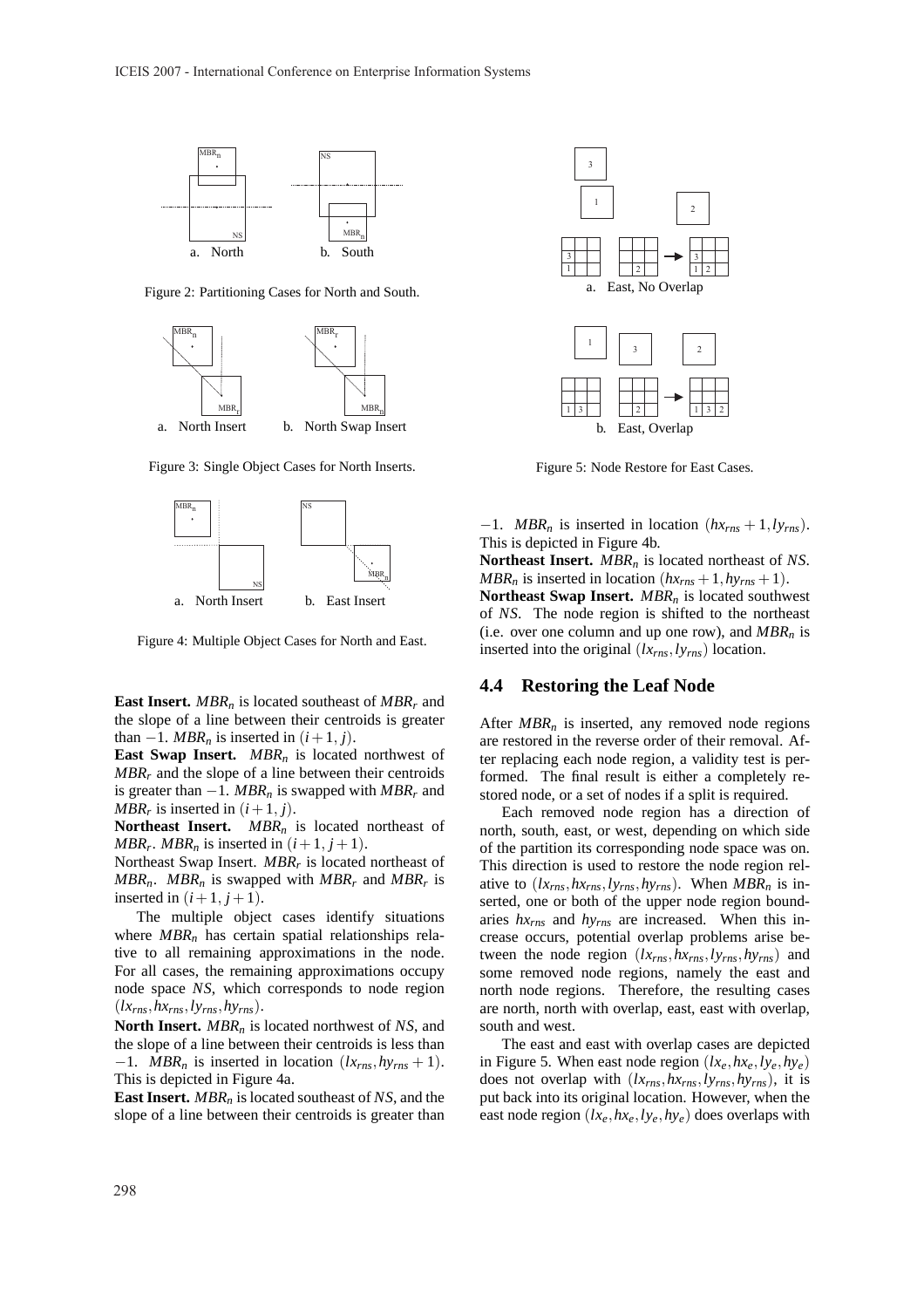| #Obj   | #Nodes    | Height | Coverage      | Overcov      | Overlap      | #Seeks/Ins | #Splits/Ins |
|--------|-----------|--------|---------------|--------------|--------------|------------|-------------|
| 100    | 127.97    | 8.10   | 128,906.74    | 15,801.81    | 13,070.12    | 17.82      | 1.04        |
| 500    | 654.06    | 12.31  | 1.233.595.22  | 138,768.90   | 129,630.80   | 30.74      | 1.12        |
| 1.000  | 1.312.53  | 14.19  | 3.232.169.34  | 355,257.04   | 340,590.69   | 36.74      | 1.13        |
| 2,000  | 2,619,52  | 16.23  | 8.784.155.25  | 959, 547. 75 | 935, 355, 26 | 43.11      | 1.13        |
| 4,000  | 5.244.69  | 18.26  | 23.448.427.79 | 2.535.300.42 | 2.494.116.09 | 49.59      | 1.13        |
| 6,000  | 7.867.63  | 19.47  | 41,887,513.70 | 4,525,004.07 | 4,465,319.16 | 53.43      | 1.13        |
| 8,000  | 10.470.28 | 20.44  | 63,752,968.22 | 6.862.775.80 | 6,792,707.51 | 56.28      | 1.13        |
| 10.000 | 13.077.67 | 21.00  | 88.158.132.24 | 9.517.985.63 | 9.432.726.01 | 58.20      | 1.13        |

Table 1: Averages for Varying Object Set Size.



Figure 6: Affect of Object Set Size on Various Parameters.

 $(lx<sub>rns</sub>, hx<sub>rns</sub>, ly<sub>rns</sub>, hy<sub>rns</sub>)$ , it is shifted one column east from its original position before it is put back. The other cases are handled similarly.

To handle overflow and node invalidity, different splitting strategies are used. One strategy is the reduction split, which takes advantage of the node regions that are removed from the node. Each node region that cannot be put back is assigned to its own node.

### **5 PERFORMANCE EVALUATION**

The preliminary performance evaluation observes the behaviour of the 2DR-tree for different object set sizes and distributions. We created object sets that contain between 100 and 10,000 equal-sized squares. With between 51-53% overlap, each set covers 67- 75% of the space.

Each test run constructs 1000 trees using random sorts of the object set. The tree height, number of nodes, average space utilization, coverage, overcoverage, overlap, average number of disk accesses per insertion, and the average number of splits per insertion are recorded. Each disk access retrieves one node. We assume that each page from secondary storage stores the information for one node, independent of node size. We also assume that with the exception of the root node and new nodes produced from a split, each node is retrieved every time it is read. In the latter case, the MBRs required for updating are generated immediately after creating the node so retrieving new nodes resulting from a split is not required.

We evaluate the insertion algorithm using the following sets of test runs: 1) varying the number of objects between 100 and 10000, using a 5x5 node size and uniform distribution, 2) varying the data distribution between uniform and exponential, using 500 objects and a 5x5 node size.

#### **5.1 Results and Discussion**

Table 1 shows the averages for each run when varying the number of objects inserted into the 2DR-tree. The average number of seeks per insert is less than three times the average tree height in all cases. This includes the number required to find the appropriate leaf node so updating takes the remaining seeks. The average number of seeks for updating is more than one times the average tree height due to the average of approximately one split per insertion occurring. This is significant since splits can be triggered by many situations in the 2DR-tree. The results show that splits are not a significant factor for 2DR-tree insertion.

Figure 6a shows the effect of the number of ob-